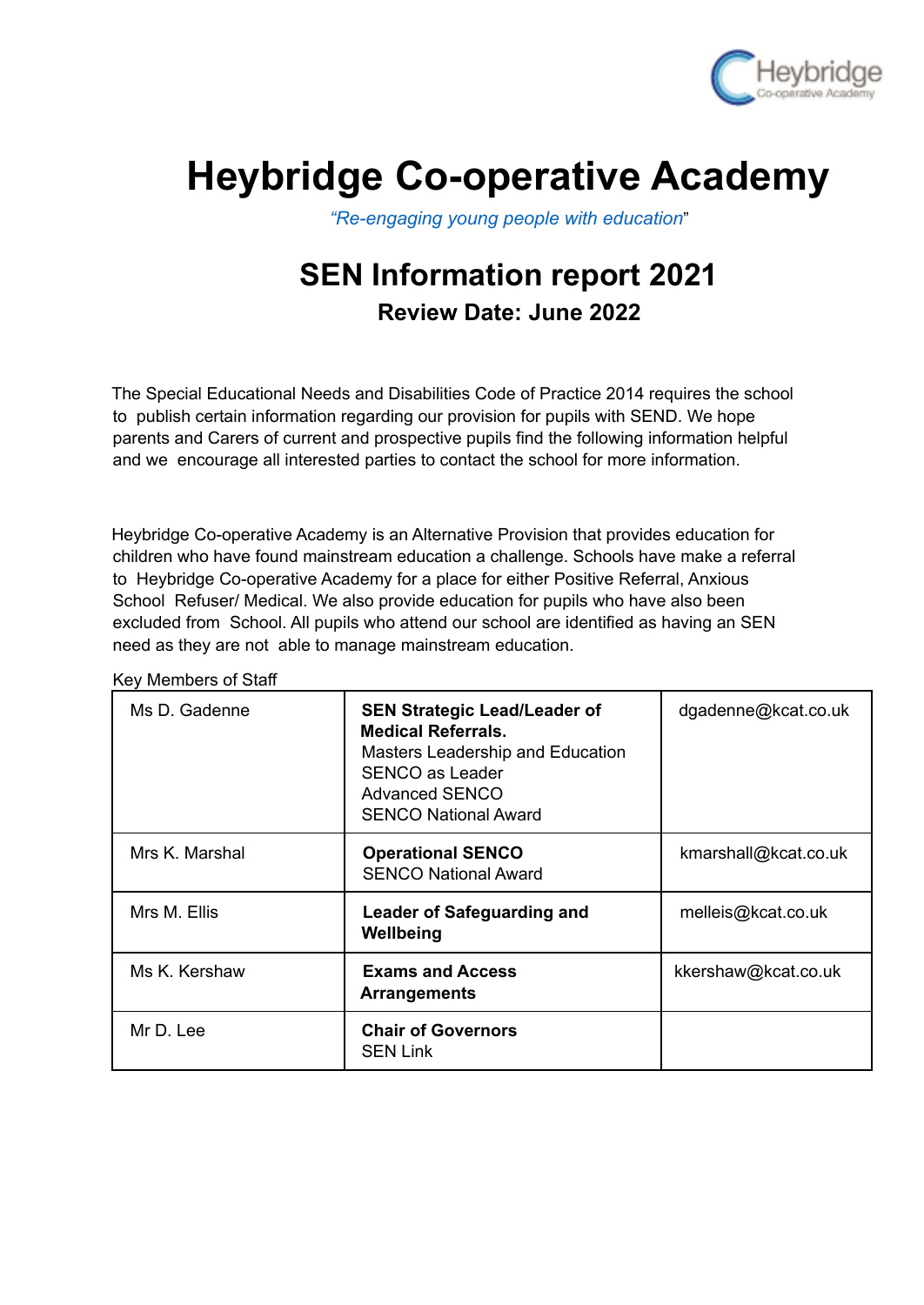Here at Heybridge Co-operative Academy we provide support for the four SEN categories of need:

- Cognition and Learning
- Communication and Interaction
- Social, Emotional and Mental Health
- Sensory and Physical

Identifying a specific educational need

On arrival at Heybridge Co-operative Academy all pupils complete the Induction programme to produce baseline information which is recorded on an Individual One Plan. The key information gleaned at Induction allows teachers and other professionals to provide targeted support to enable the young person to engage with their education and reduce gaps in learning.

The Induction Programme includes the following assessments:

Cognitive Assessment Test Score

Speech and Language Screener

Emotional Literacy Assessment

Lucid Exact

Information gathered at the start of the referral enables suitable interventions to be put into place to support the young person and for High Quality Teaching to take place in lessons.

Access Arrangements

LUCID Exact is a screener used at Induction which indicates the potential need for further investigation for access arrangements. The Operational SENCO meets regularly with the Exam Officer at HCA to discuss any pupil the Lucid assessment has highlighted as needing access arrangements. Teachers are made aware of any pupil's needs so that access arrangements are practised as normal way of working in lessons.

## Person Centred Approach

Supporting a young person is not just the role of the school and it is important that views of the young person, families and carers. We support this partnership in the following ways:

- Initial Visit to meeting to enable the pupil to become familiar with the school
- Personal Tutor
- Tutor weekly calls home
- Email conversation
- Half term progress reports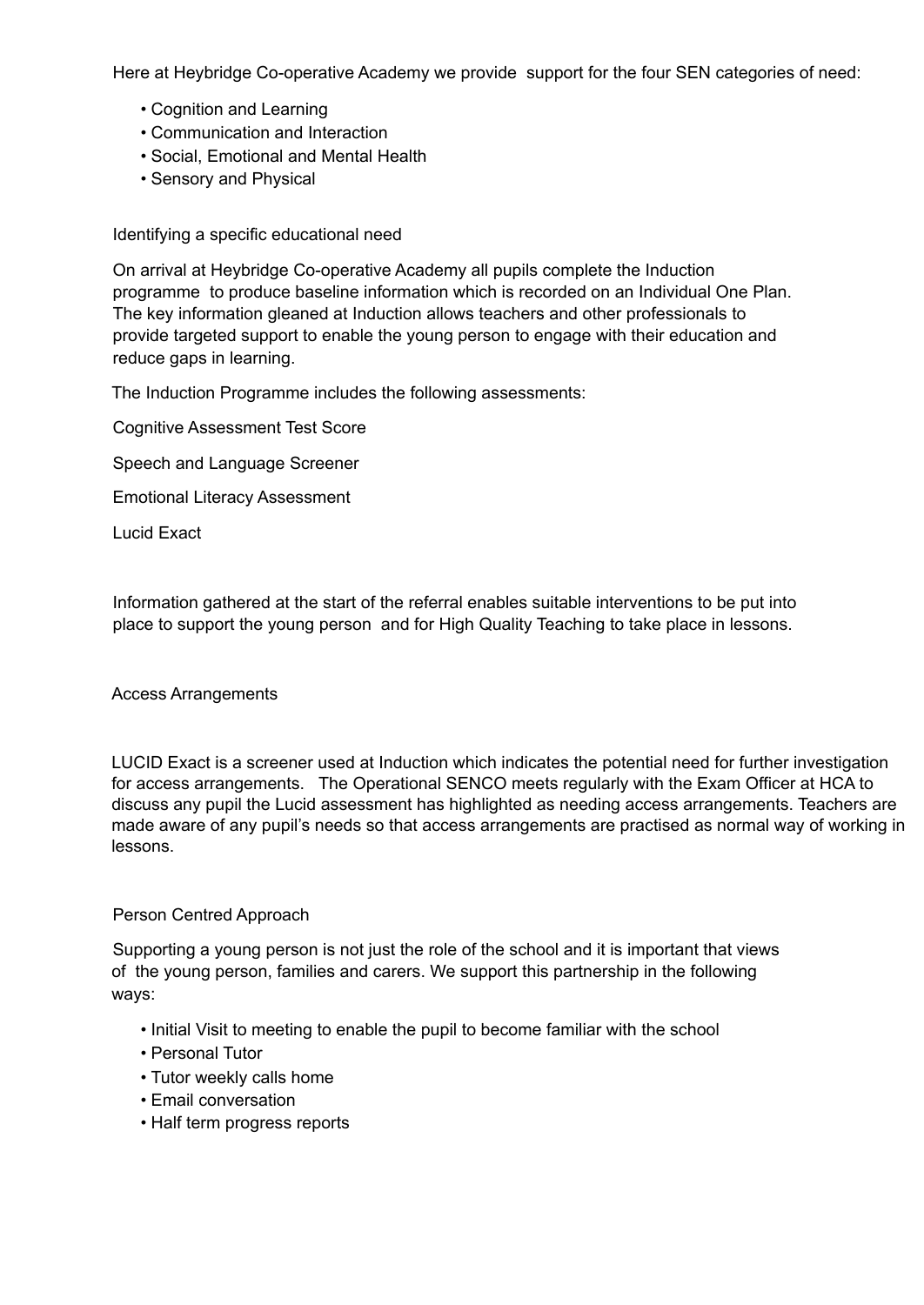- One Plan meeting
- Personal Education Plans (PEP) for Looked after Children
- Six weekly reviews for Medicals and Positive Referrals
- Annual Review Meetings for pupils with an EHCP
- Designated Home School Liaison link
- Advice on supporting the family
- Parent Consultation day
- Student Voice
- Key Stage Lead to review individuals needs and provision
- School Information news letter

## Additional Support

Many pupils at Heybridge Co-operative Academy have needs that are significantly complex and require a wider range of support. All Teachers of the Heybridge Co-operative Academy are considered teachers of SEND.

- Personalised lesson plans
- Small group teaching
- Specific Literacy and numeracy interventions
- Adaption/ adjustment of resources
- Personalised provision
- SEEDS ptogramme
- Social, Emotional and Mental Health support
- Speech and Language support
- Memory support
- Art with therapeutic conversation
- Music with therapeutic conversation

External professional support

- Educational Psychology Service
- Speech Therapy Maldon
- Special Education Needs and Disabilities Operation (SENDOPS)
- Emotional Wellbeing and Mental Health Service (EWMHS)
- Psychodynamic Counsellor
- Information and Guidance Service (Careers & Post 16 support for pupils with an EHCP)
- Yo Yo Project -Farleigh Hospice
- Social Care
- School Nurse
- Family Solutions
- Kids Inspire